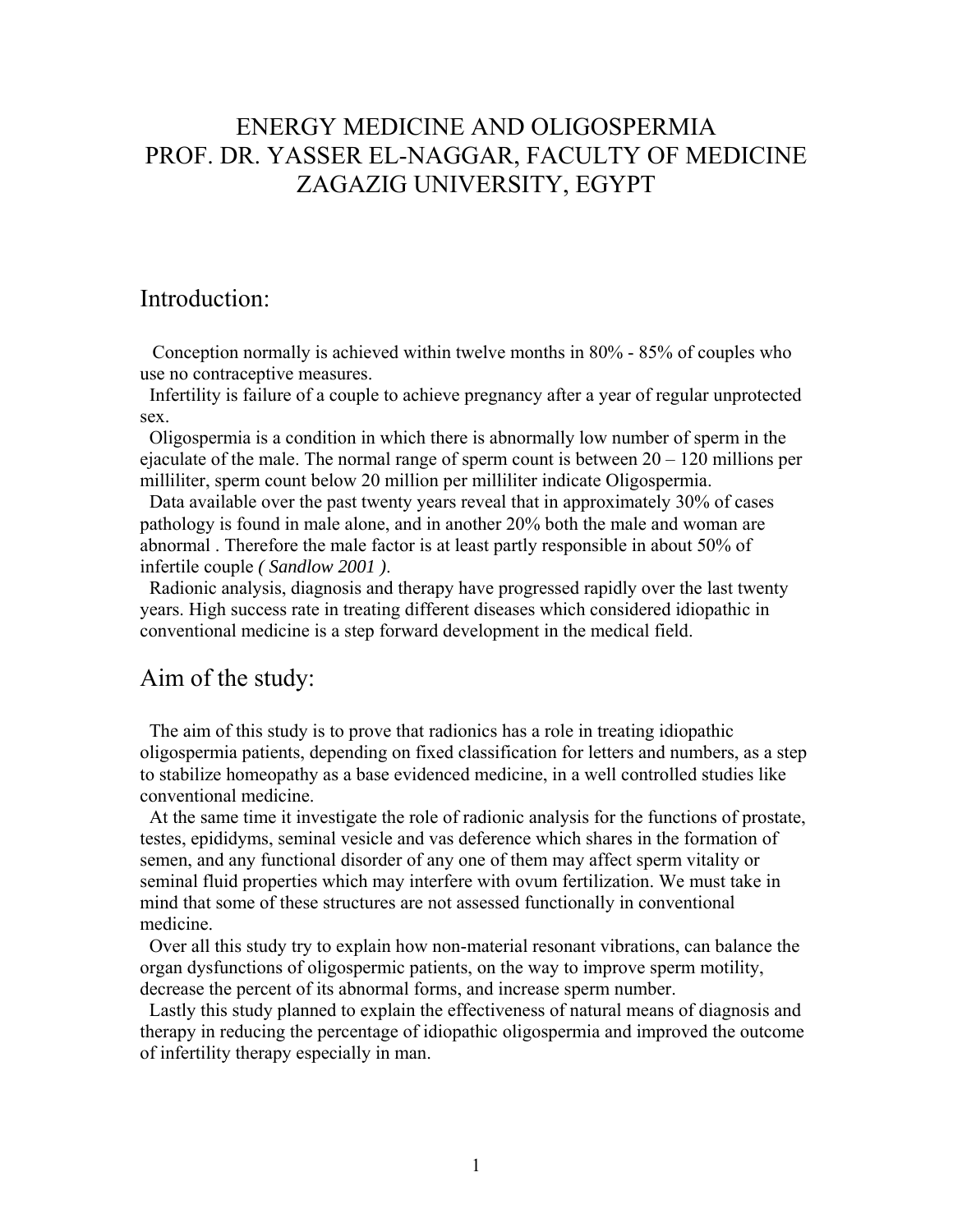## Material and methods:

 From 2002 to 2004, 18 cases of oligospermia were studied. For every case radionic organ dysfunction was diagnosed using the pendulum, which also used in selecting the specific homeopathic remedy for every disordered organ depending on proposed classification originated from an old Arabic classification for numbers and letters, which I found it of value to facilitate selection of the specific homeopathic remedy for any specific indication from over three thousand remedies which can not be memorized by any mind together with its clinical effects.

 All the selected medicines tested for potencies, also by pendulum and prepared in sugar pellets or water drops by remedy maker.

 Therapy was supplement by fixed herbal formula including, L-carnitine tablets, Ginseng and black seed capsules.

 For every case semen analysis was done before therapy and every two months then retesting the patient blood specimen, diagnosing the new organ disorder and giving the selected homeopathic remedies, the tissue salt or Bach flower remedy using pendulum.

 Semen analysis was performed according to WHO guidelines of normal values which are: volume 2 ml or more, sperm count 20 million / ml or more, motility 50% or more, morphology 30% or more with normal forms *( WHO 1999 ).*

Statistical analysis was done for the resulting data and the results were evaluated.

## Naggar classification:

 During the last 10 years of using pendulum for radionic analysis, diagnosis and therapy, I had tried a number and letter classification, based on an old Arabic one, to help me to select the indicated homeopathic remedies in simple easy way, instead of testing long lists of remedies to select the resonant one to the patient wetness.

Classification of numbers and letters is:

|  | A B C D E F G H I                   |  |     |              |
|--|-------------------------------------|--|-----|--------------|
|  | $1 \t2 \t3 \t4 \t5 \t6 \t7 \t8 \t9$ |  |     |              |
|  | J K L M N O P Q                     |  |     | $\mathbf{R}$ |
|  | 10 20 30 40 50 60 70 80             |  |     | 90           |
|  | S T U V W X Y Z                     |  |     |              |
|  | 100 200 300 400 500 600 700         |  | 800 |              |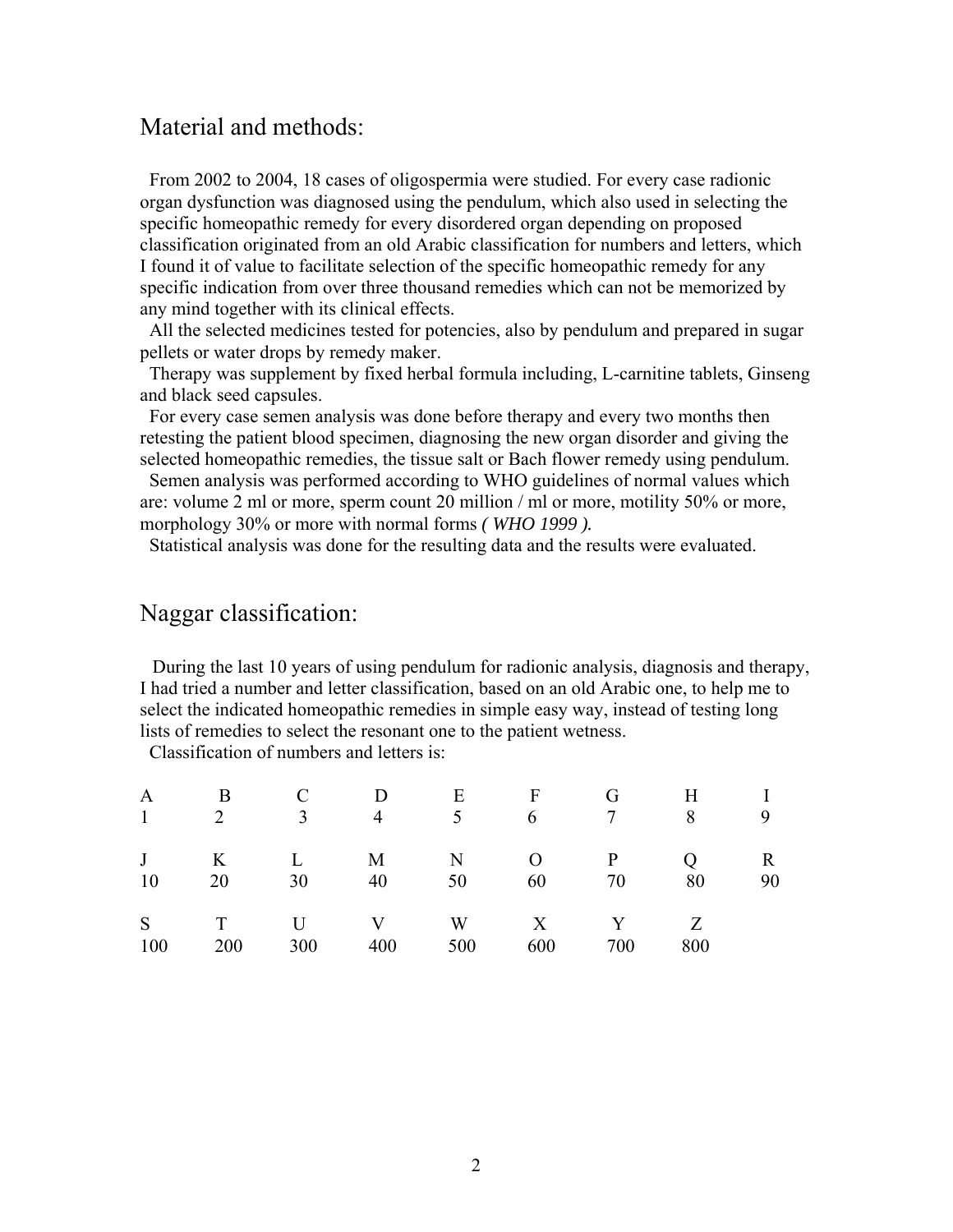|  | A B C D E F G H I<br>$1 \t 2 \t 3 \t 4 \t 5 \t 6 \t 7 \t 8 \t 9$                                 |  |  |  |
|--|--------------------------------------------------------------------------------------------------|--|--|--|
|  | J K L M N O P Q R<br>$1 \qquad 2 \qquad 3 \qquad 4 \qquad 5 \qquad 6 \qquad 7 \qquad 8 \qquad 9$ |  |  |  |
|  | S T U V W X Y Z<br>$1 \t 2 \t 3 \t 4 \t 5 \t 6 \t 7 \t 8$                                        |  |  |  |

If I sum the numbers of each letter it results in:

Also can be arranged in this way:

| A J S | $\mathcal{D}_{\mathcal{A}}^{\mathcal{A}}(\mathcal{A}) = \mathcal{D}_{\mathcal{A}}^{\mathcal{A}}(\mathcal{A}) = \mathcal{D}_{\mathcal{A}}^{\mathcal{A}}(\mathcal{A}) = \mathcal{D}_{\mathcal{A}}^{\mathcal{A}}(\mathcal{A}) = \mathcal{D}_{\mathcal{A}}^{\mathcal{A}}(\mathcal{A}) = \mathcal{D}_{\mathcal{A}}^{\mathcal{A}}(\mathcal{A}) = \mathcal{D}_{\mathcal{A}}^{\mathcal{A}}(\mathcal{A}) = \mathcal{D}_{\mathcal{A}}^{\mathcal{A}}(\mathcal{A}) = \mathcal{D}_{\mathcal{A}}$<br><b>BKT</b> | C L U    |
|-------|---------------------------------------------------------------------------------------------------------------------------------------------------------------------------------------------------------------------------------------------------------------------------------------------------------------------------------------------------------------------------------------------------------------------------------------------------------------------------------------------------|----------|
| D M V | E N W                                                                                                                                                                                                                                                                                                                                                                                                                                                                                             | FOX      |
| GPY   | ZHQ                                                                                                                                                                                                                                                                                                                                                                                                                                                                                               | q<br>I R |

 By using pendulum you can select the resonant number for the blood specimen i.e. whole body resonant number, and also the resonant letter from the three letters under this number .Then select the resonant homeopathic remedy from the list of homeopathic remedies which start with this letter in their names. If you evaluate this selected remedy according to your knowledge about it, or even if you read this remedy again in the repertory you will find that it cover most of the symptoms of the patient especially the main symptom. Then you can continue to select the indicated remedy for every organ disordered, or for the diagnosed disease by conventional medicine or for laboratory test results which were abnormal.

 After selecting the indicated remedies you can test the potency, first the letter (dilution) then the number, for every remedy in the same way from the following table:

|  |  |  | X C M CM MM LM                      |  |
|--|--|--|-------------------------------------|--|
|  |  |  | $1 \t2 \t3 \t4 \t5 \t6 \t7 \t8 \t9$ |  |
|  |  |  | 10 20 30 40 50 60 70 80 90          |  |
|  |  |  | 100 200 300 400 500 600 700 800 900 |  |

If you test the potencies which resonate with patient blood sample, you will get the best results which can not obtained if you chose the best remedy and give it according to the potency you decide depending on the experience which vary very much between different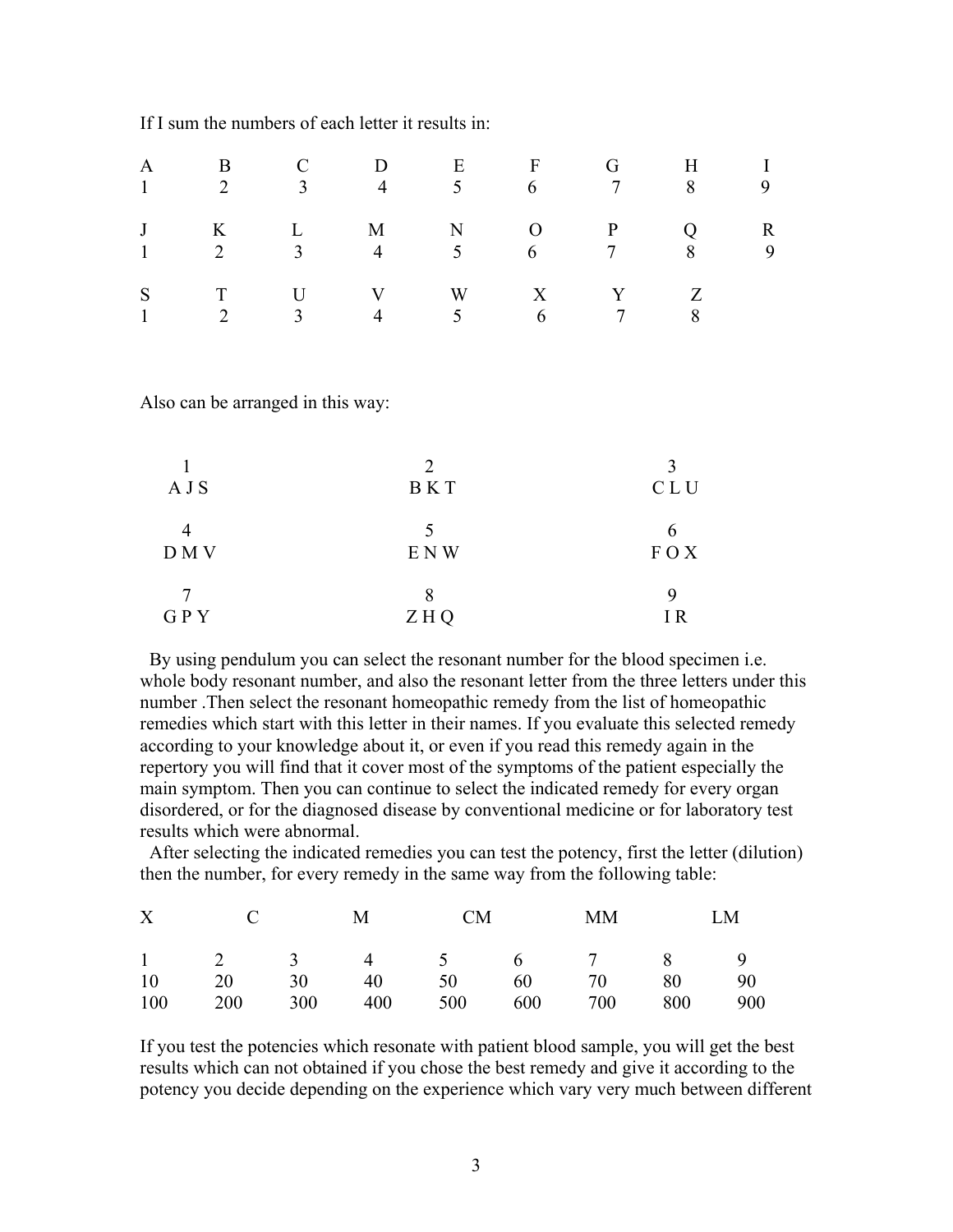practitioners but can not vary if you depend on radionic means to select the resonating potency.

 For selection of tissue salts, nosodes, flower remedies, element, colour, etc., you test their resonance directly because they present in small number of remedies and then test their potencies.

## Results:

 This study included 18 patients, their ages were between 27 and 45 years old and their mean age was  $32 \pm 4.3$  years.

| Number of<br>patients      | 18                         | 18              | 10              |                  |
|----------------------------|----------------------------|-----------------|-----------------|------------------|
| Time of therapy<br>months) | At the start of<br>therapy | After 2 months  | After 4 months  | After 6 months   |
| $Mean \pm SD$              | $27.4 \pm 28$              | $46.1 \pm 40.9$ | $44.3 \pm 40.7$ | $29.2 \pm 22.96$ |
| Range                      | $0 - 90$                   | $0.01 - 120$    | $0 - 110$       | $1 - 52$         |
| Median                     | 19                         | 40              | 40              | 35               |

Table (1) count of sperms million per ml

Table (1) represents the sperm count at the start of therapy and every two months with a mean of  $27.4 \pm 28$  before the start of treatment, and  $46.1 \pm 40.9$ ,  $44.3 \pm 40.7$  and  $29.2 \pm 22.96$  after 2, 4 and 6 months respectively. It shows that there is always increase in the number of sperms in relation to the start result every 2 months, except in three patients in one of them sperm count increased from 0.015 sperm in million per milliliter up to one million per milliliter over 10 months, then stop at one million, he is a policeman in very important position with very high level of stress.

 In the other patient sperm number increased from 0.010 up to 0.5 million per milliliter over two months and return to zero suddenly in the next 2 months after he has taken 3 antibiotics prescribed by his physician for acute tonsillitis and he stop follow up with me.

In the third patient sperm count increased from zero count up to 0.25 million / ml and stopped follow up with me.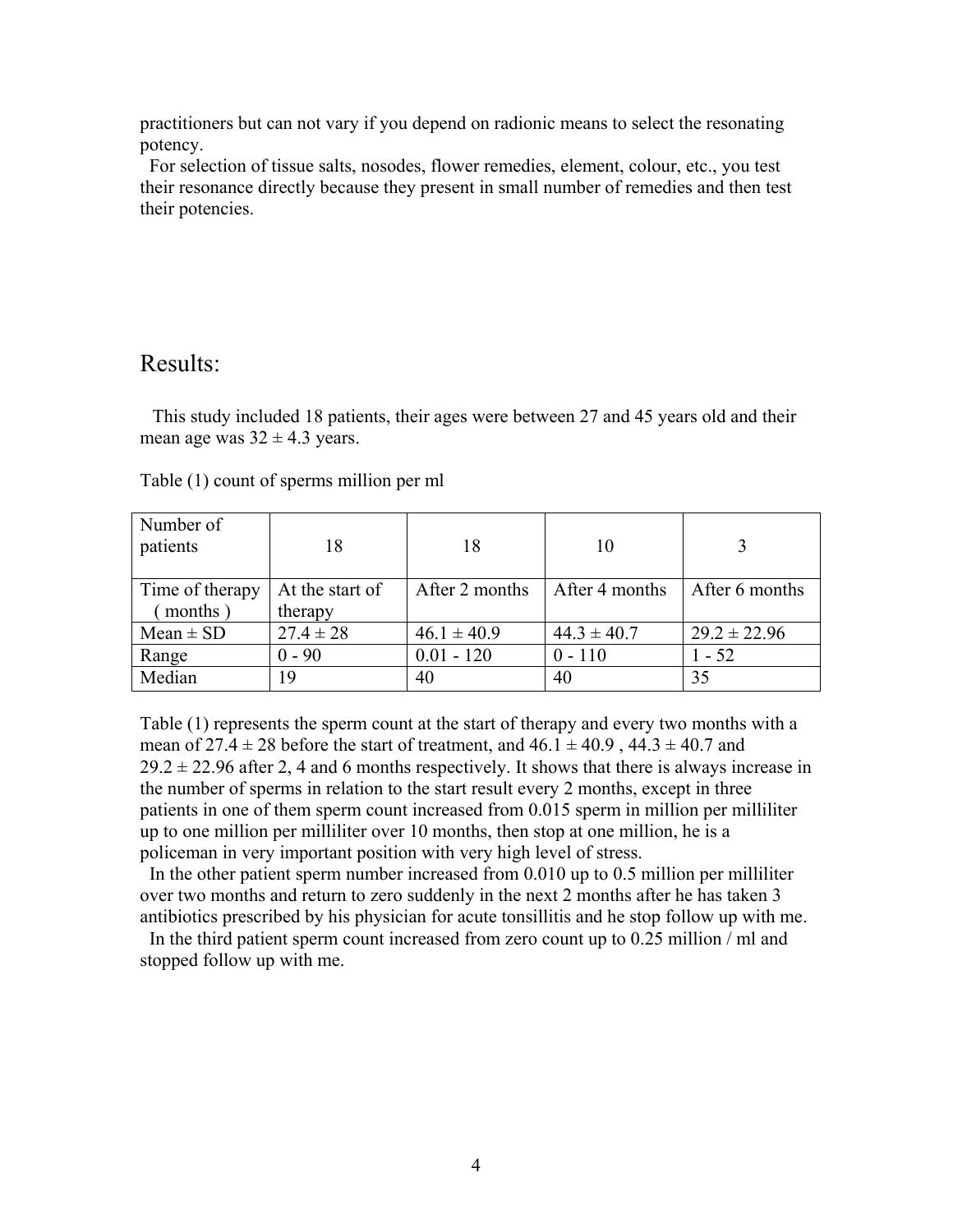| Number of<br>patients |                 | 18             |                |                |
|-----------------------|-----------------|----------------|----------------|----------------|
| Time of therapy       | At the start of | After 2 months | After 4 months | After 6 months |
| months                | therapy         |                |                |                |
| $Mean \pm SD$         | $2.5 \pm 1.4$   | $3.16 \pm 0.7$ | $3.6 \pm 1.17$ | $3 \pm 1.7$    |
| Range                 | $0.5 - 6$       | - 4            | $1 - 5$        | $2 - 5$        |

Table (2) volume of seminal fluid in ml:

 Table (2) shows the volume of seminal fluid at the start of therapy and every 2 months with a mean volume of  $2.5 \pm 1.4$  ml at the start of treatment which increase to  $3.16 \pm 0.7$ ml after 2 months in 18 patients, a mean of  $3.6 \pm 1.17$  ml after 4 months in 10 patients and  $3 \pm 1.7$  ml after 6 months in 3 patients.

 Theses results are within the normal range except in one patient which stops at 1 ml during 4 months of treatment.

Table (3) abnormal forms of sperms in % (percent):

| Number of<br>patients |                 | 18              |                 |                |
|-----------------------|-----------------|-----------------|-----------------|----------------|
| Time of therapy       | At the start of | After 2 months  | After 4 months  | After 6 months |
| (months)              | therapy         |                 |                 |                |
| $Mean \pm SD$         | $41.4 \pm 20.8$ | $31.5 \pm 11.5$ | $26.3 \pm 12.4$ | $29.3 \pm 5.1$ |
| Range                 | $0 - 80$        | $8 - 50$        | $0 - 40$        | $25 - 35$      |

 Table (3) shows the percent of the abnormal forms of sperms, with a mean of  $41.4 \pm 20.8$  at the start of therapy and  $31.5 \pm 11.5$  after 2 months in 18 patients,

 $26.3 \pm 12.4$  after 4 months in 10 patients and  $29.3 \pm 5.1$  after 6 months in 3 patients.

Abnormal forms were decreasing in most of the patients to normal ranges.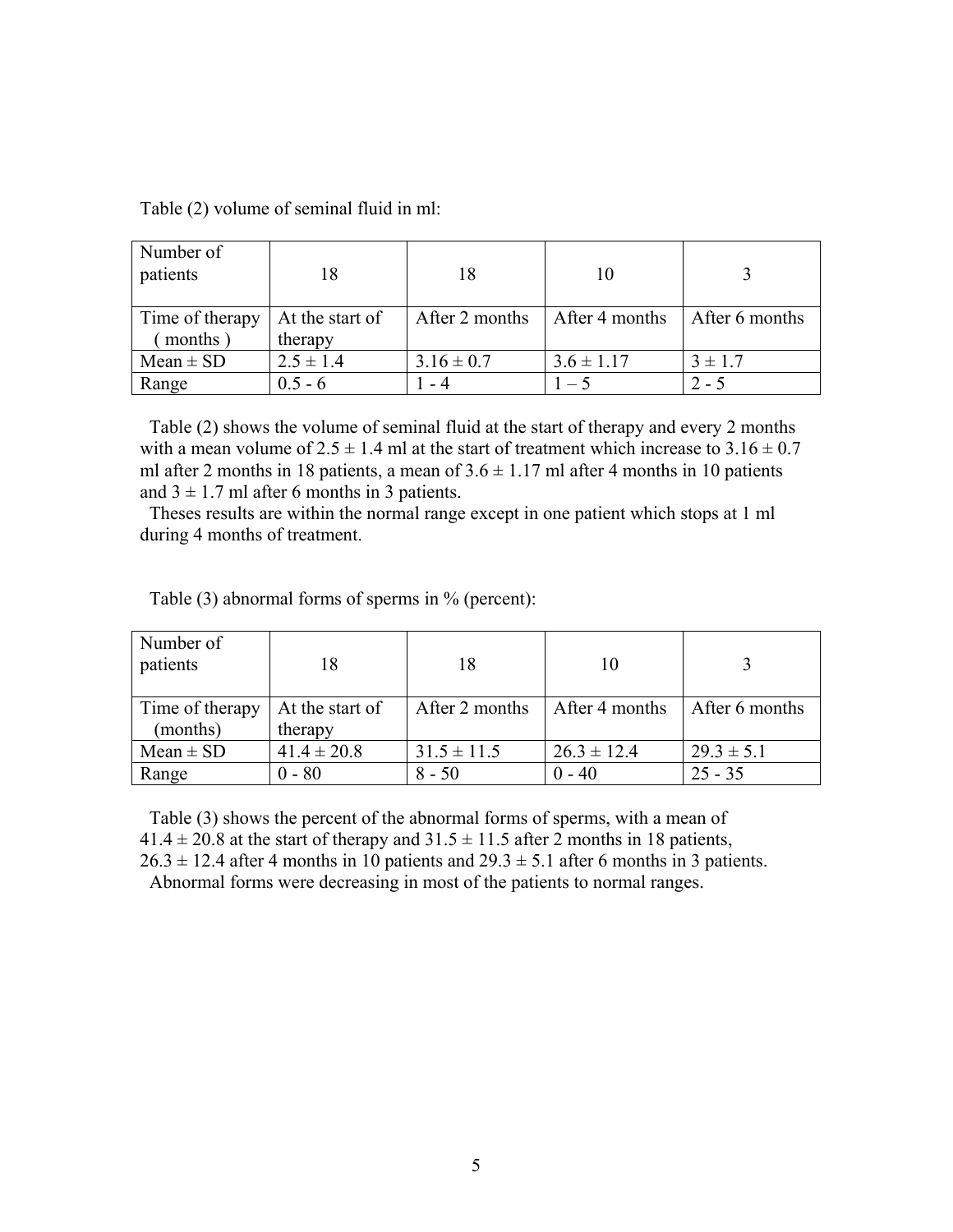Table (4) motility of sperms in % (percent):

| Number of<br>patients | 18              | 18              | 10              | 3               |  |  |  |
|-----------------------|-----------------|-----------------|-----------------|-----------------|--|--|--|
| Time of therapy       | At the start of | After 2 months  | After 4 months  | After 6 months  |  |  |  |
| (months)              | therapy         |                 |                 |                 |  |  |  |
| First hour            |                 |                 |                 |                 |  |  |  |
| $Mean \pm SD$         | $29.1 \pm 14.9$ | $45.2 \pm 16.6$ | $43 \pm 22.1$   | $39.6 \pm 30.8$ |  |  |  |
| Range                 | $0 - 50$        | $0 - 60$        | $0 - 60$        | $5 - 64$        |  |  |  |
| Second hour           |                 |                 |                 |                 |  |  |  |
| $Mean \pm SD$         | $21.1 \pm 13.9$ | $33.1 \pm 14.6$ | $35.4 \pm 19.6$ | $35.6 \pm 23.7$ |  |  |  |
| Range                 | $0 - 40$        | $0 - 50$        | $0 - 55$        | $10 - 57$       |  |  |  |
| Third hour            |                 |                 |                 |                 |  |  |  |
| $Mean \pm SD$         | $18.1 \pm 13.3$ | $26.2 \pm 12$   | $30.2 \pm 18.6$ | $31.6 \pm 23.6$ |  |  |  |
| Range                 | $0 - 40$        | $0 - 50$        | $0 - 50$        | $5 - 50$        |  |  |  |
| Fourth hour           |                 |                 |                 |                 |  |  |  |
| $Mean \pm SD$         | $11.8 \pm 10.1$ | $18.7 \pm 11.8$ | $21.8 \pm 18.1$ | $20.3 \pm 20.5$ |  |  |  |
| Range                 | $0 - 30$        | $0 - 40$        | $0 - 40$        | $0 - 41$        |  |  |  |

Table (4) shows the percent of sperm motility with a mean of  $29.1 \pm 14.9$  in the first hour,  $21.1 \pm 13.9$  in the second hour,  $18.1 \pm 13.3$  in the third hour and  $11.8 \pm 10.1$  in the fourth hour, at the start of therapy in 18 patients.

After 2 months of treatment the mean was  $45.2 \pm 16.6$  in the first hour,  $33.1 \pm 14.6$  in the second hour,  $26.2 \pm 12$  in the third hour and  $18.7 \pm 11.8$  in the fourth hour in 18 patients.

After 4 months of treatment the mean was  $43 \pm 22.1$  in the first hour,  $35.4 \pm 19.6$  in the second hour,  $30.2 \pm 18.6$  in the third hour,  $21.8 \pm 18.1$  in the fourth hour in 10 patients.

After 6 months of treatment the mean was  $39.6 \pm 30.8$  after the first hour,  $35.6 \pm 23.7$  in the second hour,  $31.6 \pm 23.6$  in the third hour and  $20.3 \pm 20.5$  in the fourth hour.

These results show that motility improved in most of patients.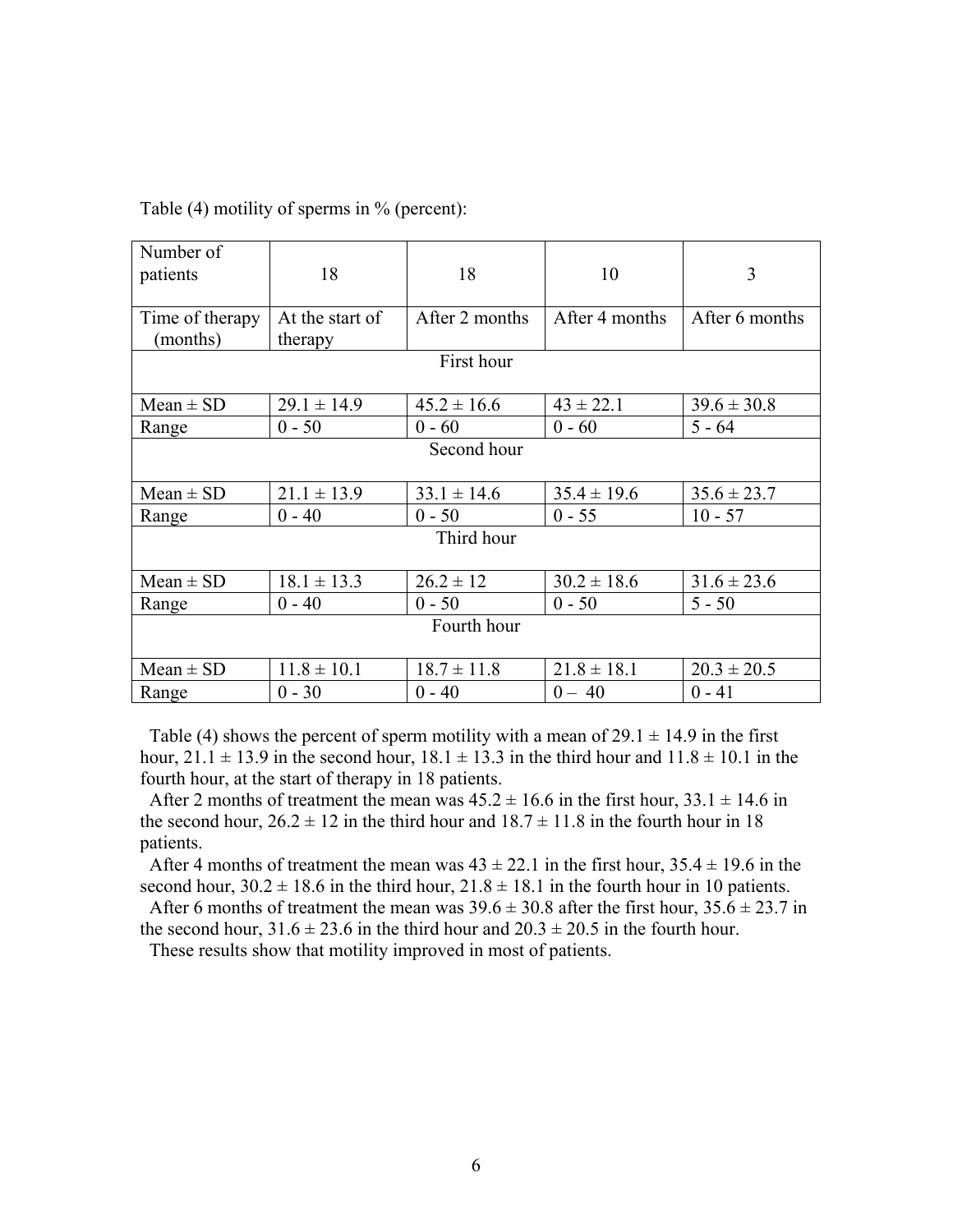## Discussion:

 In this study 18 cases of oligospermia patients not responding to the conventional treatment over a period ranged from  $2 - 19$  years were diagnosed by pendulum and treated by rates and fixed herbal formula.

 In the period between 1995 up to 2002 I have treated many cases by combined acupuncture and homeopathic remedies depending on pendulum diagnosis and therapy selection after optimizing its potency and preparing its rates in sugar pellets or water drops by a remedy maker machine. Some patients improved, some did not respond, but in all cases I could not able to differentiate which method is more effective, why there were no response in some cases and at the same time there no scientific basis to depend upon to evaluate patients י diagnosis and therapy especially with acupuncture. So I refused to publish these results.

 One day in 2002 one of my friends sent to me his son, his age was 25 years, married since 3 years, and because he is a very rich man he tried with his son all possible conventional treatments which all failed even two trials of in vitro insemination. Pendulum diagnosis was done, homeopathic medicines, with its potencies were selected and an idea came to me to supplement this therapy with three herbal medicines known in Arabic and western medicines as having beneficial effect in oligospermia. I suggested this way of therapy because the patient lived very far from me and acupuncture therapy was impossible, and my usual data about homeopathy was that it take long time to get effect and in my country if you did not achieve results in short time the patient will change his minds, because complementary medicine is not licensed and at the same time not popular and rejected by most physicians.

 After two months I was very surprising because sperm count increased more than 20 millions / ml and motility and abnormal forms also improved. After 4 months sperm count increased 13 millions / ml more after repeating radionic analysis, diagnosis and therapy and motility and abnormal forms became within the normal ranges. His wife became pregnant at the  $5<sup>th</sup>$  month during the third course of therapy and got a male child and another female after one year without any therapy which means that he became normal after both homeopathic and herbal combination and in addition his sperm count increased extra 10 million /ml more without treatment.

 The results of this patient obtained after the first two months, encouraged me to try with other oligospermia patients, without trying to test which was more effective homeopathy or herbs , because every patient was exhausted by long time conventional treatment and depressed enough and came for results not for trial. I applied this therapy combination to the eighteen patients I received from 2002 – 2004 and I founded almost good results, sometimes the number of sperm increased by part of million per milliliter slowly, and sometimes many millions rapidly up to the normal ranges of sperm count, motility and abnormal forms.

 Now I am satisfied from these early trials that radionic analysis, diagnosis and therapy works, homeopathic rates work and also herbal formula.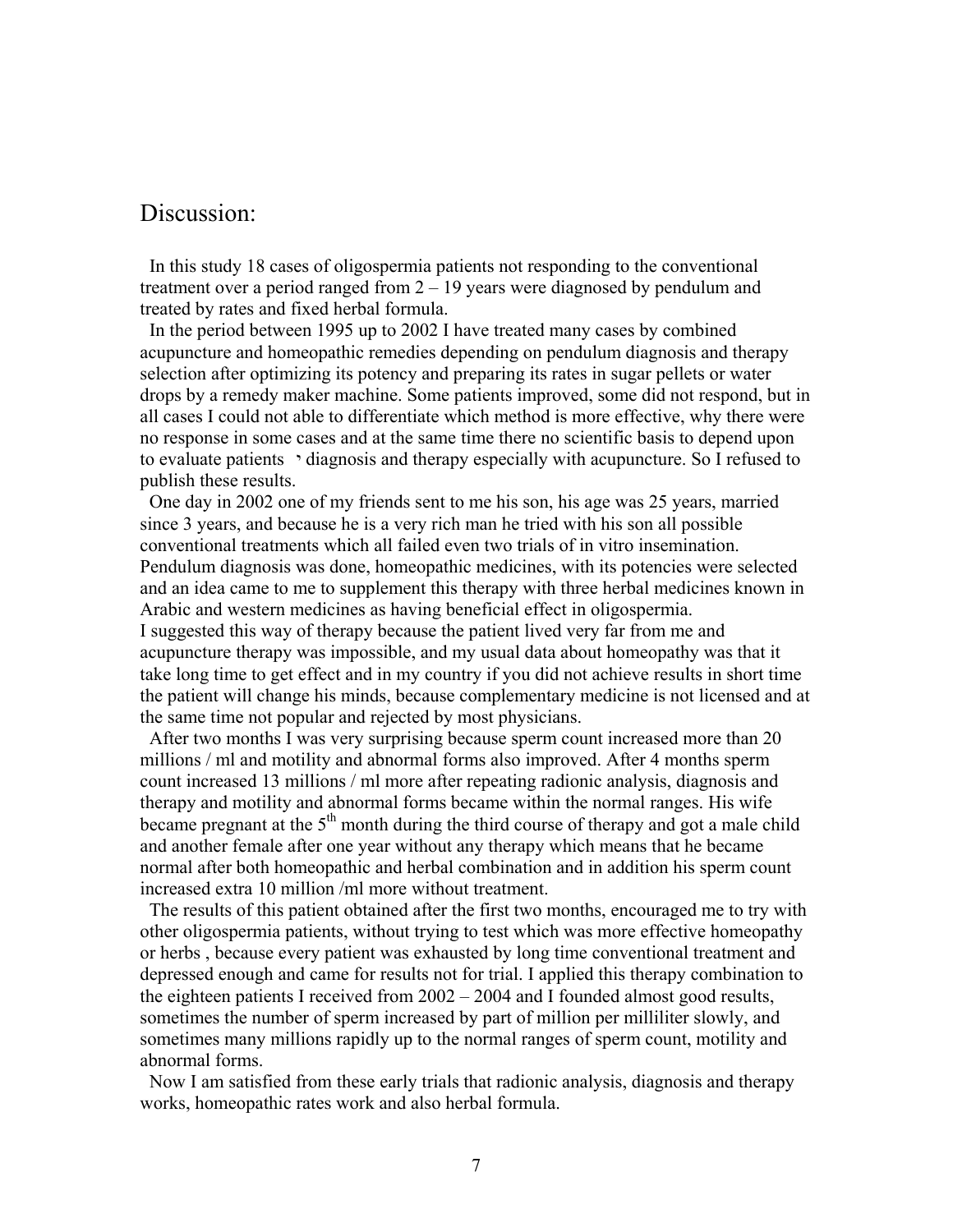I found also it's a chance to evaluate the number and letter classification which I supposed to be helpful for selecting the suitable homeopathic remedies, nosodes, tissue salts, flower remedies, colour and others and also its specific potency and I found it reduced the time of analysis and selection of remedies.

 My goal was not to reject the classic homeopathy but trying to facilitate selection of remedies in simple way.

 What make me think in this way is how many homeopathic remedies will be in the memory together with all its characters and medical indications from more than three thousand remedies, and if you used the computer to select the specific remedy according to your long exhausting history to collect the data upon which a number of remedies selected by the computer and you select the one with more symptoms of the patient.

 This depend on self experience which take long time and vary between practitioner and another, and can not be used to facilitate homeopathic studies in a scientific way especially for the newly growing students of this branch.

 How I can systemize all these homeopathic repertories in simple way to avoid confusion between them, to localize the suitable remedy, according to the specific experience of each author.

 According to radionic analysis of body energy no one has stable body energy through his daily life which is filled of stress of different types and even foods which can affect the body organ energies in different ways of increase or decrease and in different percentages for each increase or decrease which may range between 0 – 100% and the reverse for decrease also. How can I decide that specific remedy can correct these variations in results which I do not measure, and how much correction will occur after the patient taking the remedy according to the reaction and resistance inside the body, physically and psychologically, which depend on the ability of the body or any of its organs to respond to the given remedy and how much strong or weak the pathogenic agent.

 Lastly how can I make homeopathy as a branch accepted by other methods of treatment and based on strong scientific basis.

 My own opinion is one way which may open the door for others to think in new ways to reevaluate homeopathy and how to test the new remedy on person which appear clinically normal and used as a control, but really his total or individual body organ energies are not within normal ranges, which will reflected as different symptoms and signs in persons exposed to test of any substance but all have different internal energies, this will give us false positive symptoms and signs by different authors who write on the same remedy.

 One way to standardize the homeopathic remedies action is to test them radionically in the reverse way, that means to test which organ or function this remedy is resonating with inside the body, depending on physiological ranges we know.

 Diagnosis and treatment of oligospermia by radionic means depend on code number or rate and no active substance is present in treatment, even there is no human interference of any way in the preparation of the medicine, which may change the internal vibration of the substance which affect the physiological functions of the patients.

#### Herbal supplementation: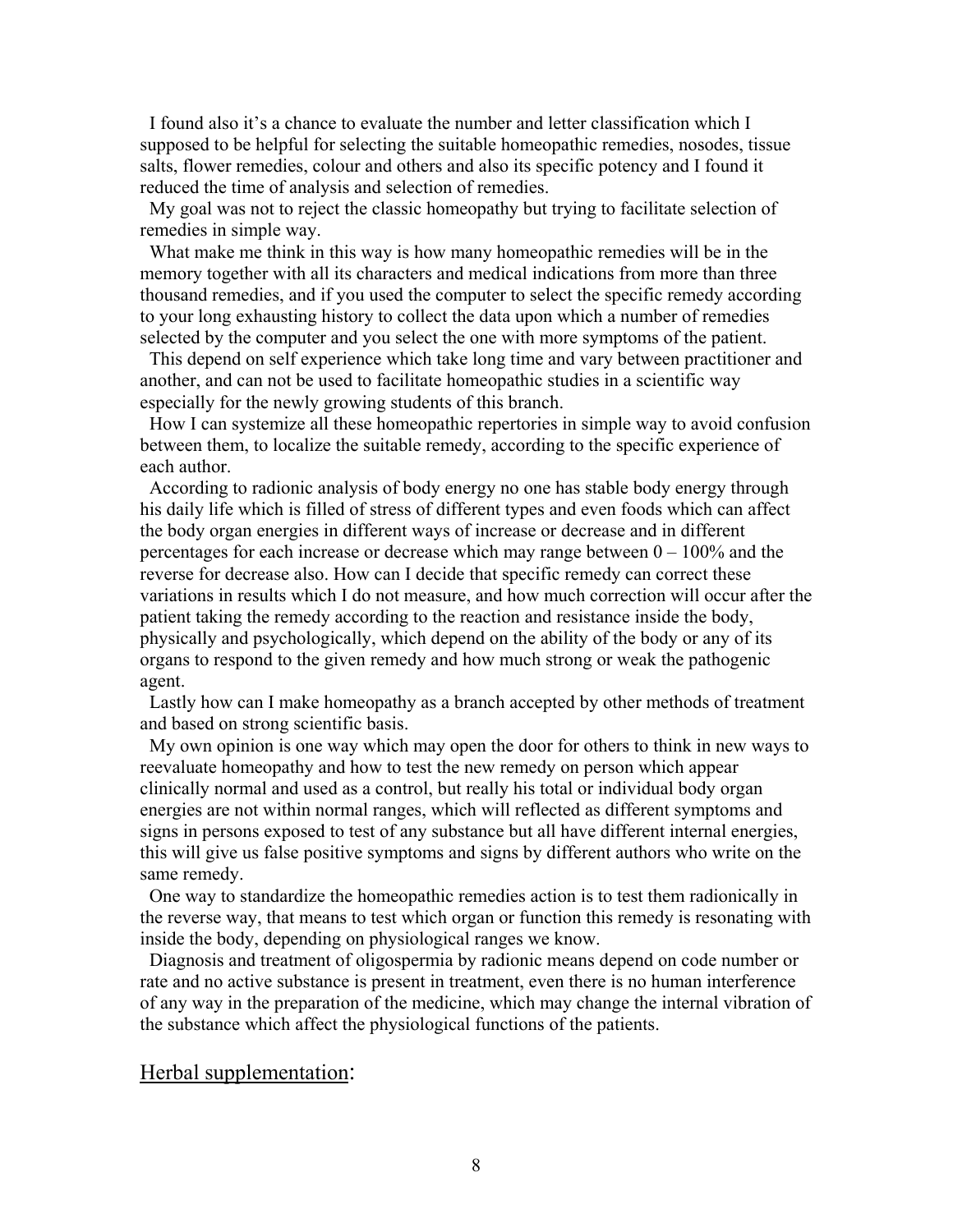In this study the eighteen patients received herbal supplement three times daily through the whole time of therapy. These herbs are:

- *1.* L carnitine tablets: The main constituent is carnitine which is a substance made in the body and also found in supplements and some food as meat. It appears to be necessary for normal functioning of sperm cells,  $3 - 4$  grams / day for four months has helped to normalize sperm motility in men with low sperm quality *(Costa , et al 1994 and Vitali et al 1995).*
- *2.* Ginseng capsules: Ginseng restore vital energy, increase sexual desire, raise testosterone level, increase sperm count and motility, improve mental activity and overcome the effects of stress. Ginseng strengthens the adrenal and reproductive glands and enhances immune function. It relieves fatigue and stress, increase energy and restore vitality and used in impotence and infertility. *(Balch 2000, PDR 2000)*.
- 3. Black seed or black cumin: Black seed is an herb that has traditionally been used for thousands of years in the Middle East, Far East and Asia as an herbal health aid *(Kabal 2002)*. It is used for respiratory, stomach and intestinal disorders, kidney and liver dysfunctions, circulatory and immune system support, impotence and male infertility.

#### New dimension of radionics in male infertility:

 This type of therapy add to conventional method a new dimension, as it improve the functions of prostate, seminal vesicle, tests, epididymis and vas deference, which all share in the formation of semen, and so they are considered vital organs, analyzing them, balancing their energy dysfunction by the specific homeopathic remedy for each of them, ensure that they function normally in order to produce normal semen.

 Mature sperms production takes about 70 days, seminiferous tubules in tests, epididymis, vas deference and prostate are responsible for production, mobility and vitality of sperm. If they have energy imbalance their function will be disturbed and this reflected on production, maturation and viability of sperms which may be hindered.

 Also more than 90% of seminal fluid added by prostate and seminal vesicle and their dysfunction will affect the volume of semen.

 Sperms released from the testes and travel to the epididymis where they become more mature and mobile, then stored until ejaculation. Energy disorder of epididymis affects its function of storage and more maturation and mobility of sperms.

 So, for normal semen, all structures sharing in its formation and maintaining its health must be energetically balanced i.e. function normally, and this is the unique effect of radionics in treating idiopathic oligospermia.

Lastly, I summarize the multidimensional role of radionics in idiopathic oligospermia:

- 1. Diagnosis energy or function disorder in clinically normal person.
- 2. Select the indicated homeopathic remedies, tissue salt, flower remedies, nosodes, elements and colour together with its potency i.e. treat the patient by different ways which cooperate and synergize each other.
- 3. Balance all body organs functions, so maintaining the general health of the normal apparent healthy person, but not so, because he had internal organ energy dysfunction and he is not aware of it , and may be the idiopathic cause of oligospermia and not the genital system dysfunction .
- 4. Prove that not every disease is organic in origin, but the energy disorder is the key cause and its balance is the key for therapy.